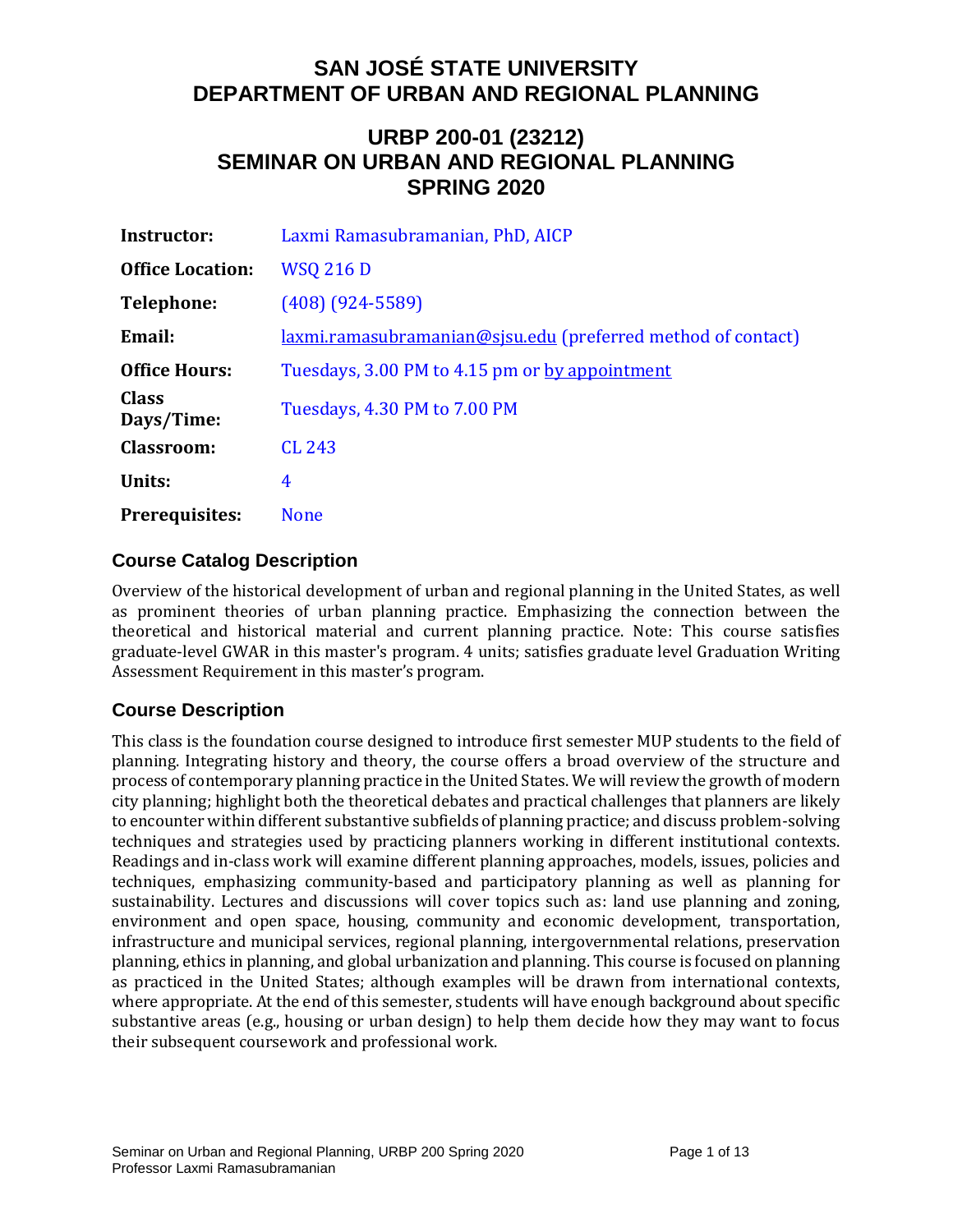## **Course Learning Outcomes**

Upon successful completion of the course, students will be able to:

- 1. Describe and explain why planning is undertaken by communities, cities, regions, and nations;
- 2. Describe and explain the impact planning is expected to have at the community, city, region, and nation-level;
- 3. Describe and explain the growth and development of places over time and across space, including the evolution of the social and spatial structure of urban agglomerations, and the significance of the natural (e.g. climate, topography, available construction; materials) and human-made (e.g. political, religious, economic, defense) determinants of urban form;
- 4. Discuss and critically evaluate the important contributions to the field of urban and regional planning made by influential individuals such as Pierre L'Enfant, Daniel Burnham, Frederick Law Olmsted, Patrick Geddes, Jacob Riis, Ebenezer Howard, Robert Moses, Jane Jacobs, William Levitt, and Ian McHarg, among others;
- 5. Describe the major historical antecedents during the late 19th and early 20th century that led to the development of the field of urban and regional planning in the U.S. These include but are not limited to the Sanitary Reform movement, the City Beautiful/Municipal Arts Movement, Burnham's Chicago Plan, 1929 Regional Plan of New York and Its Environs;
- 6. Describe the critically evaluate planning theories (e.g. Rational Planning, Incremental Planning, Communicative Action, and Advocacy Planning), behaviors, and structures that frame the field of urban and regional planning and explain how those theories can bring about sound planning outcomes;
- 7. Describe the three main sections of the AICP Code of Ethics and apply the rules of conduct (Section B) to examples of ethical dilemmas that professional planners are likely to face during their career, including, but not limited to the ethics of public decision-making, research, and client representation;
- 8. Summarize the relationships between past, present, and future in planning domains, and identify how methods of design, analysis, and intervention can influence the future;
- 9. Prepare high-quality, grammatically correct written documents prepared using standard conventions for professional written English.
- 10. Analyze and communicate planning knowledge to a variety of stakeholders

# **Planning Accreditation Board (PAB) Knowledge Components**

This course partially covers the following PAB Knowledge Components:

- 1. a) Purpose and Meaning of Planning: appreciation of why planning is undertaken by communities, cities, regions, and nations, and the impact planning is expected to have.
- 1. b) Planning Theory: appreciation of the behaviors and structures available to bring about sound planning outcomes.
- 1. d) Human Settlements and History of Planning: understanding of the growth and development of places over time and across space.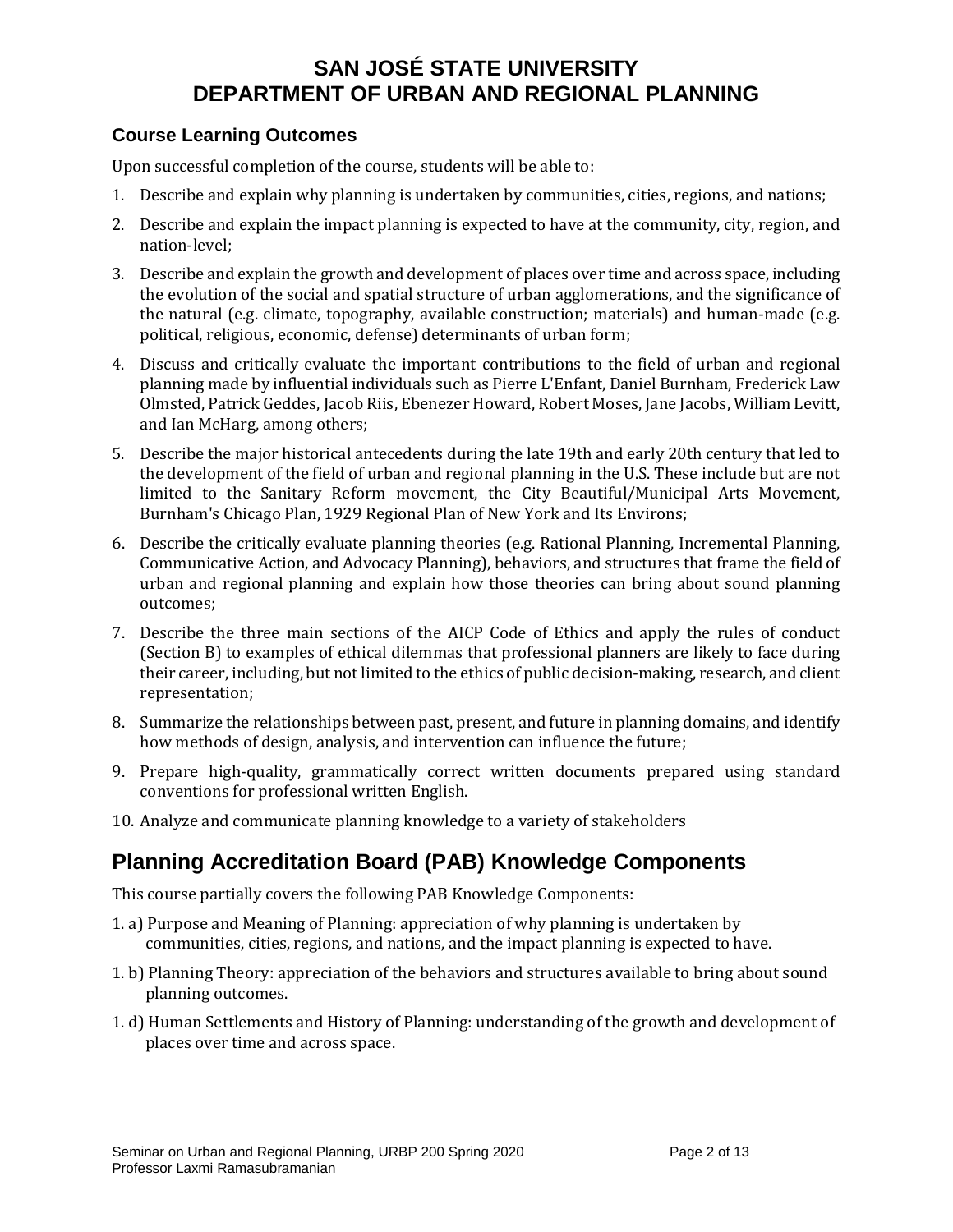- 1. e) The Future: understanding of the relationships between past, present, and future in planning domains, as well as the potential for methods of design, analysis, and intervention to influence the future.
- 1. f) Global Dimensions of Planning: appreciation of interactions, flows of people and materials, cultures, and differing approaches to planning across world regions
- 2. a) Research: tools for assembling and analyzing ideas and information from prior practice and scholarship, and from primary and secondary sources.
- 2. b) Written, Oral and Graphic Communication: ability to prepare clear, accurate and compelling text, graphics and maps for use in documents and presentations.
- 2. e) Planning Process Methods: tools for stakeholder involvement, community engagement, and working with diverse communities.

A complete list of the PAB Knowledge Components can be found at: <http://www.sjsu.edu/urbanplanning/courses/pabknowledge>

## **Required Textbooks**

### **Textbooks**

- LeGates, Richard & Frederic Stout. 2003. *The City Reader, 5th edition (later editions are fine too)*. New York: Routledge. ISBN-13 978-0-415-55665-1 **[City Reader]**
- Duerksen, C, Dale, C. G, Dale, & D. Elliott 2009. *The Citizen's Guide to Planning, 4th Edition.* Chicago: American Planning Association ISBN-13 978-1138487321 **[Citizen's Guide]**

Additional articles and readings may be assigned during the course of the semester.

### **Some Recommended Books**

Bacon, E. 1967. Design of Cities. New York: Viking Penguin

Jacobs, J. 1961, The Death and Life of Great American Cities. New York: Vintage

Friedmann, John. 1987. Planning in the public domain: From knowledge to action. Princeton, NJ: Princeton University Press

## **Course Requirements and Assignments**

### **I. Attendance and Class Participation (15%)**

Attendance at every class is expected. Required readings and additional suggested readings will be assigned for every class session. You are expected to have completed your readings ahead of time. Your familiarity with assigned readings, especially your ability to critique them and integrate them within class discussions will help to determine your class participation grade. It is crucial to the quality of class discussions that you stay current with the readings. Each day, please read local/regional newspapers for information on planning and neighborhood issues as well as the wide range of online newspapers and journals devoted to planning issues. Become a student member of the American Planning Association and gain access to APA publications.

### **II. Profile of Historical Moment or Historical Figure (15%)**

You will write a short report (approximately 1500 words) about a key moment in our field. You can also choose to write about a historical figure who influenced planning.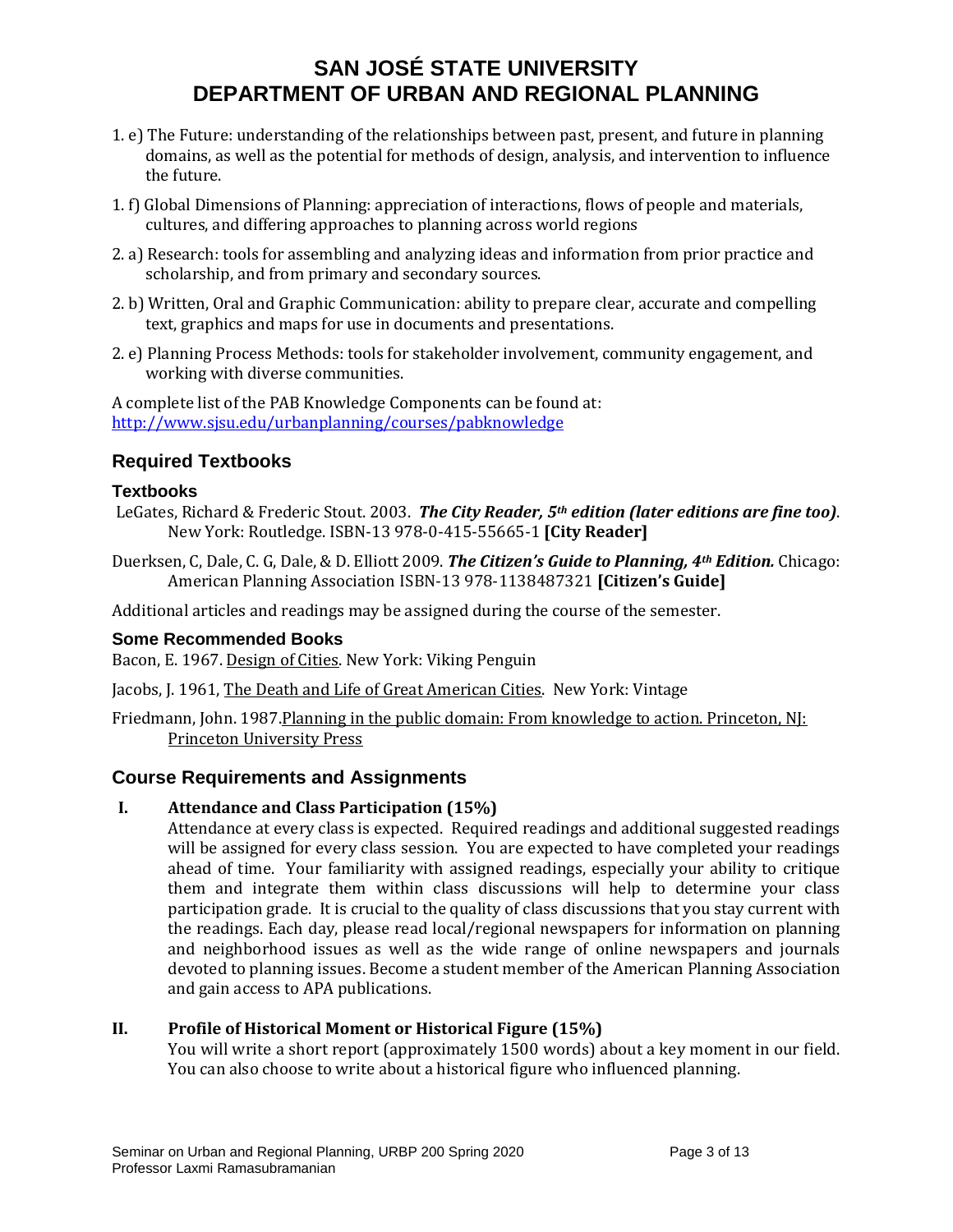#### **III. What Planners Do – Semester-long Extended Project (30%)**

The purpose of the term project is to understand professional planning from the perspective of an individual planner working in the field. This is an opportunity to examine what planners do and learn how their work is shaped by their values, ideologies, personality, the type of work they do, as well as organizational and institutional circumstances (3000 to 5000 words)

#### **IV. Descriptive Analysis of a Community Forum or Meeting (20%)**

This task will require to attend a community meeting or forum anywhere in the city or the suburbs (related to planning) and critically discuss the role of citizen participation in planning processes. (1500 words)

#### **V. Take Home Exam – Essay Format (20%)**

The final exam questions will ask you to integrate and synthesize knowledge acquired in this course

### **Grading Information**

| <b>Assignments</b>                                                             | Due<br>Date(s) | Percent of<br>Course<br>Grade | <b>Course Learning</b><br><b>Objectives</b><br>Covered |
|--------------------------------------------------------------------------------|----------------|-------------------------------|--------------------------------------------------------|
| I. Attendance & In-class participation                                         | continuous     | 15%                           | $1 - 10$                                               |
| II. Profile a significant moment in planning<br>history or a historical figure |                | 15%                           | 3,4,5,6,8                                              |
| III. What Planners Do - Extended Semester<br>Project (Engagement Activity)     |                | 30%                           | $1 - 10$                                               |
| IV. Descriptive Analysis of a Community<br>Forum/Meeting                       |                | 20%                           | 6,7,9,10                                               |
| V. Take-home Final Exam Essay Format                                           |                | 20%                           | $1 - 10$                                               |

Your grade for the course will be based on the following assignments:

#### **Submission Deadlines**

Unexplained late submissions will not be graded. In special circumstances such as illness or family emergencies, the student can negotiate a later submission deadline by contacting me via email.

### **GWAR**

This course satisfies the graduate GWAR requirement at SJSU. In order to meet the GWAR requirement, you must receive at least a "C" grade on the "What Planners Do" assignment. Students who receive a grade below "C" for this part of the course will not meet the GWAR requirement, even if their overall grade for the course is higher. Please check with me if you are unclear about these requirements.

| Grade   | Percentage |
|---------|------------|
| A plus  | 96 to 100% |
|         | 93 to 95%  |
| A minus | 90 to 92%  |
| B plus  | 86 to 89 % |
| R       | 83 to 85%  |
| B minus | 80 to 82%  |
| C plus  | 76 to 79%  |

| Grade     | Percentage    |
|-----------|---------------|
| C         | 73 to 75%     |
| $C$ minus | 70 to 72%     |
| D plus    | 66 to 69%     |
|           | 63 to 65%     |
| D minus   | 60 to 62%     |
|           | 59% and below |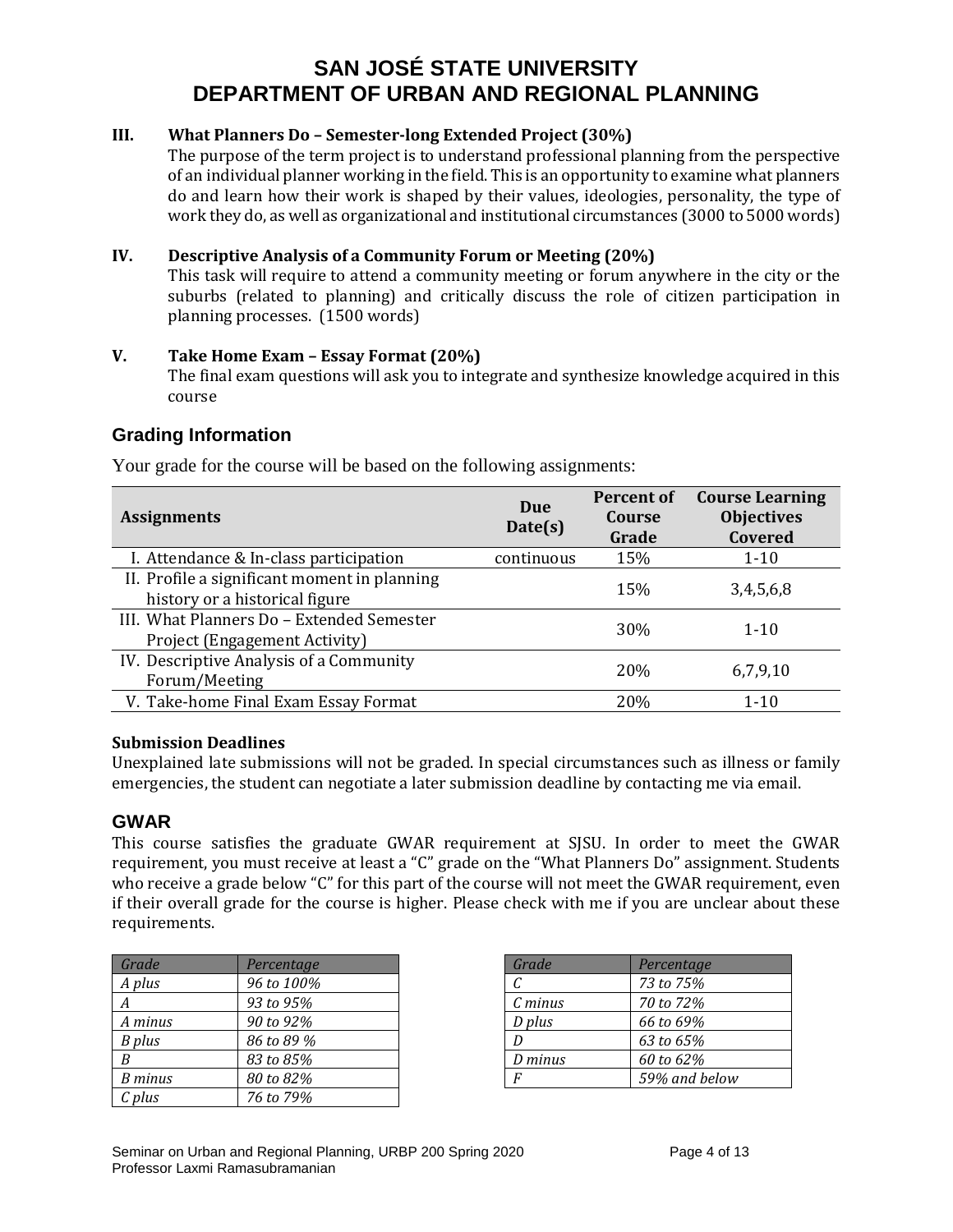## **Course Workload**

Following *[University Policy S16-9,](http://www.sjsu.edu/senate/docs/S16-9.pdf)* "Success in this course is based on the expectation that students will spend, for each unit of credit, a minimum of 45 hours over the length of the course (normally three hours per unit per week) for instruction, preparation/studying, or course related activities, including but not limited to internships, labs, and clinical practica. Other course structures will have equivalent workload expectations as described in the syllabus."

URBP 200 is a four-unit class. You can expect to spend a minimum of nine hours per week in addition to time spent in class and on scheduled tutorials or activities. Special projects or assignments may require additional work for the course. Careful time management will help you keep up with readings and assignments and enable you to be successful in all of your courses. For this class, you will have to undertake activities outside of class hours such as attending community events or conducting interviews with planners. Additional details on how to complete these activities will be discussed in class and as part of assignment guidelines.

## **Classroom Protocol**

Students are expected to attend every class. Attendance will be recorded regularly. Moreover, participation points can only be earned by attending class sessions. An official documented excuse from an authorized person (e.g. doctor, supervisor, etc.) is required to justify absence. Missing more than three classes for any reason (whether excused or unexcused) will seriously impact your ability to pass this course. If you anticipate missing more than three classes, you should consider taking this course later.

Students have a responsibility to show respect to fellow classmates and the instructor.

To do so, please:

Do not disrupt the class by habitually coming in late or coming and going from the classroom during the session. If you know in advance that you will need to leave early, you should notify me before the class period begins

Avoid interrupting other speakers and listen to the ideas of others with respect

Do not use electronic devices for purposes not relevant to the class and/or when it is distracting to others or keeps you from being engaged in class

## **Participation Guidelines**

You are expected to have carefully read and reflected on the assigned readings BEFORE each class session. Failure to read the assigned chapter(s) and/or article(s) will seriously hinder your ability to engage in class discussions and/or activities impacting your participation points and final grade. I encourage you to take notes while reading assigned materials.

Participation in class accounts for **15% of your final grade**. I expect that you will:

- Respond to questions raised in class
- Ask good questions
- Present alternative views to those offered by class readings, other students or the instructor
- Raise comments that encourage other students to get engaged in the discussion
- Discuss connections between materials covered in this class and other experiences or materials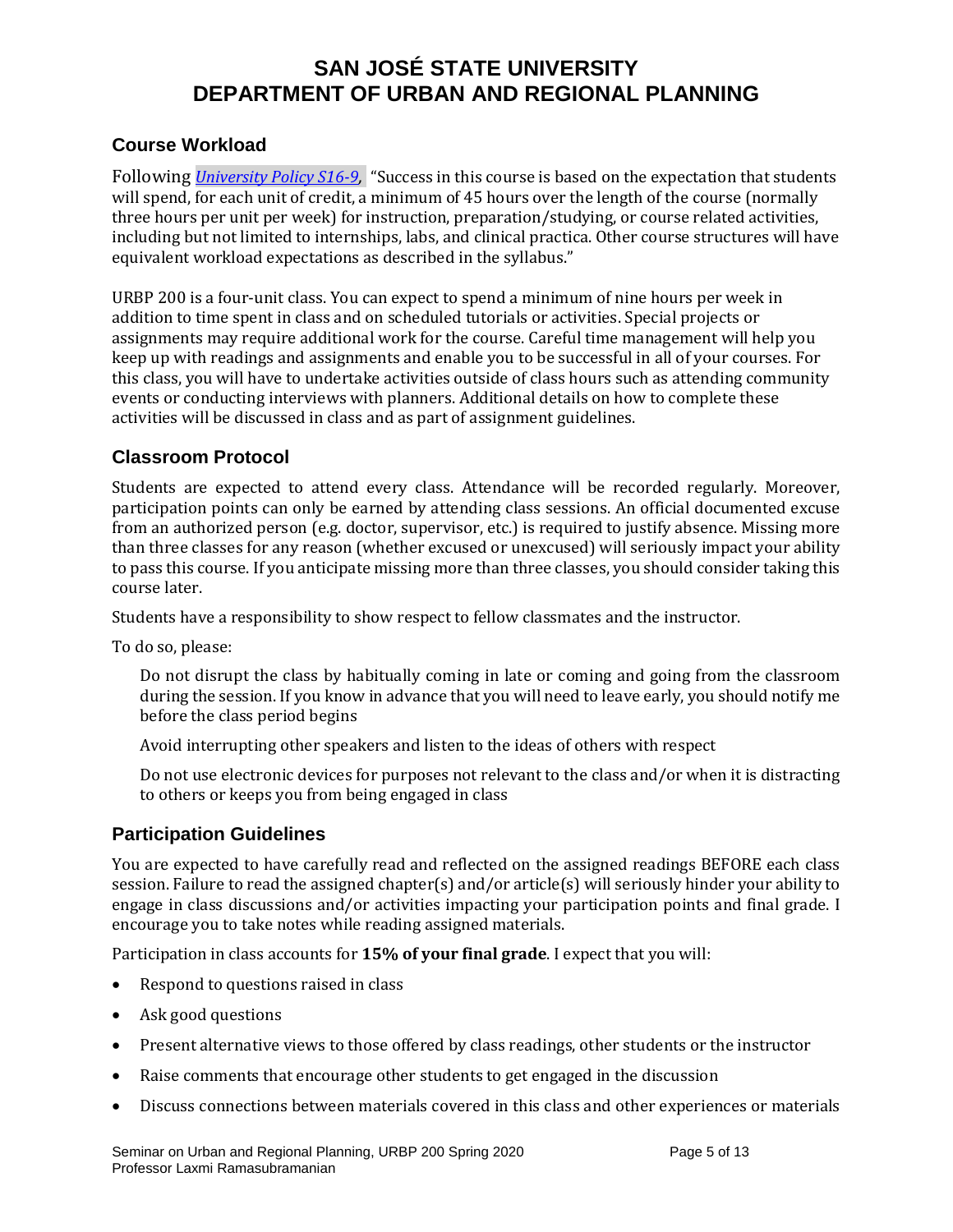covered in other classes

- Be alert and attentive and listen carefully to others
- Participate in online discussions (if any)
- Please note that you may be randomly selected to answer a question about the readings or apply your knowledge gained through readings to a group activity or an in-class assignment. Your presence in class means that you are ready to engage in these class activities.

### **University Policies**

Pe[r University Policy S16-9](http://www.sjsu.edu/senate/docs/S16-9.pdf) *(http://www.sjsu.edu/senate/docs/S16-9.pdf)*, relevant university policy concerning all courses, such as student responsibilities, academic integrity, accommodations, dropping and adding, consent for recording of class, etc. and available student services (e.g. learning assistance, counseling, and other resources) are listed o[n Syllabus Information](http://www.sjsu.edu/gup/syllabusinfo/) web page [\(http://www.sjsu.edu/gup/syllabusinfo](http://www.sjsu.edu/gup/syllabusinfo) Make sure to visit this page to review and be aware of these university policies and resources.

## **Plagiarism and Citing Sources Properly**

Plagiarism is the use of someone else's language, images, data, or ideas without proper attribution. It is a very serious offense both in the university and in your professional work.

> **Plagiarism will lead to grade penalties and a record filed with the Office of Student Conduct and Ethical Development. In severe cases, students may also fail the course or even be expelled from the university.**

**If you are unsure what constitutes plagiarism, it is your responsibility to make sure you clarify the issues before you hand in draft or final work.**

Learning when to cite a source, and when not to is an art, not a science. However, here are some common examples of plagiarism that you should be careful to avoid:

- Using a sentence (or even a part of a sentence) that someone else wrote without identifying the language as a quote by putting the text in quote marks and referencing the source.
- Paraphrasing somebody else's theory or idea without referencing the source.
- Using a picture or table from a webpage or book without referencing the source.
- Using data some other person or organization has collected without referencing the source.

The University of Indiana has developed a very helpful website with concrete examples about proper paraphrasing and quotation. See in particular the following pages:

- Overview of plagiarism at [www.indiana.edu/~istd/overview.html](http://www.indiana.edu/%7Eistd/overview.html)
- Examples of plagiarism at [www.indiana.edu/~istd/examples.html](http://www.indiana.edu/%7Eistd/examples.html)

If you still have questions, feel free to talk to me personally. There is nothing wrong with asking for help, whereas even unintentional plagiarism is a serious offense.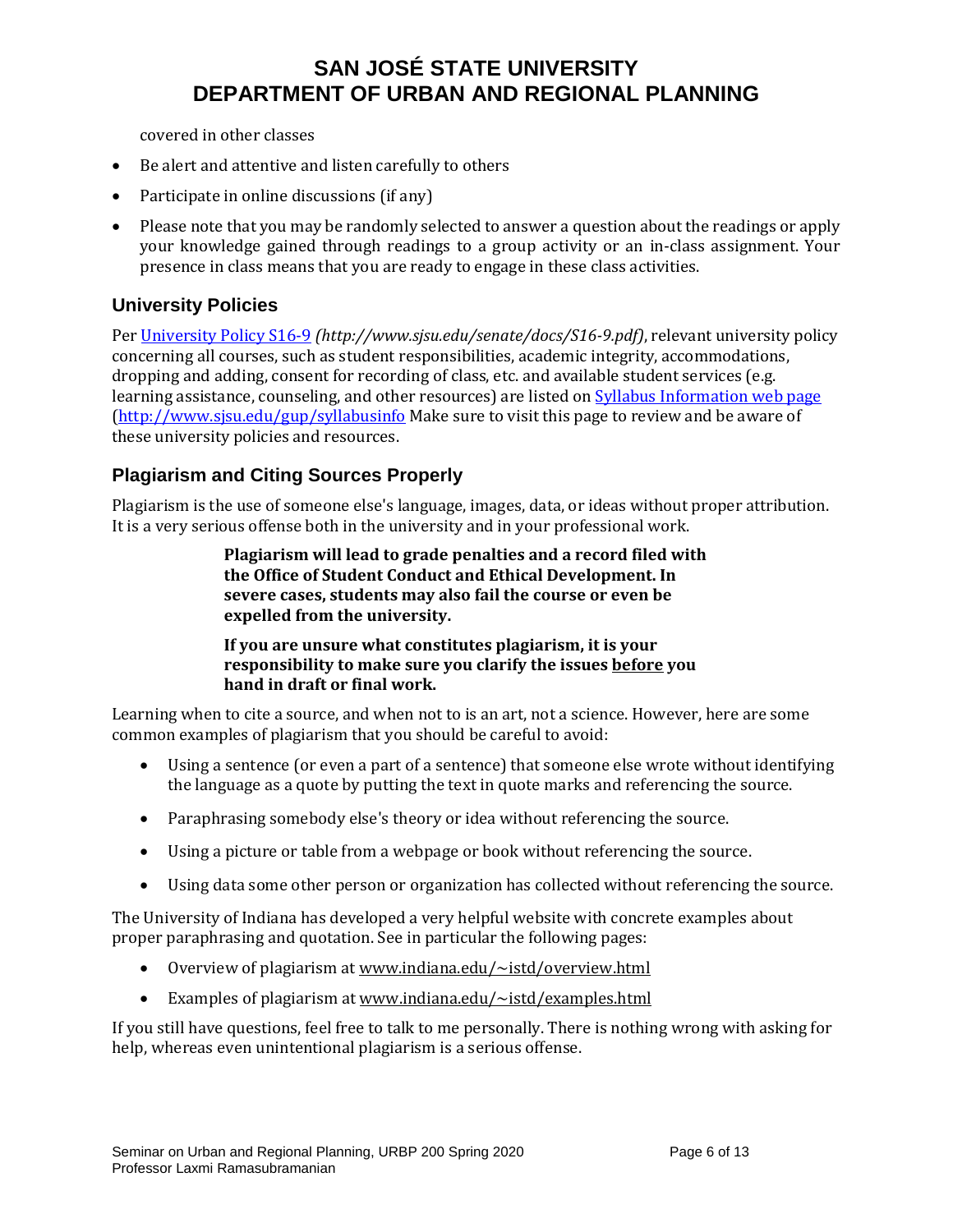## **Citation style**

It is important to properly cite any references you use in your assignments. The Department of Urban and Regional Planning uses Kate Turabian's *A Manual for Writers of Research Papers, Theses, and Dissertations,* 9th edition (University of Chicago Press, 2018, ISBN: 9780226430577). **Please follow the Author-Date format for work submitted**.

Use the Citation Quick Guide available at:

<https://www.chicagomanualofstyle.org/turabian/turabian-author-date-citation-quick-guide.html>

## **Library Liaison**

The SJSU Library Liaison for the Urban and Regional Planning Department is Ms. Peggy Cabrera (peggy.cabrera@sjsu.edu).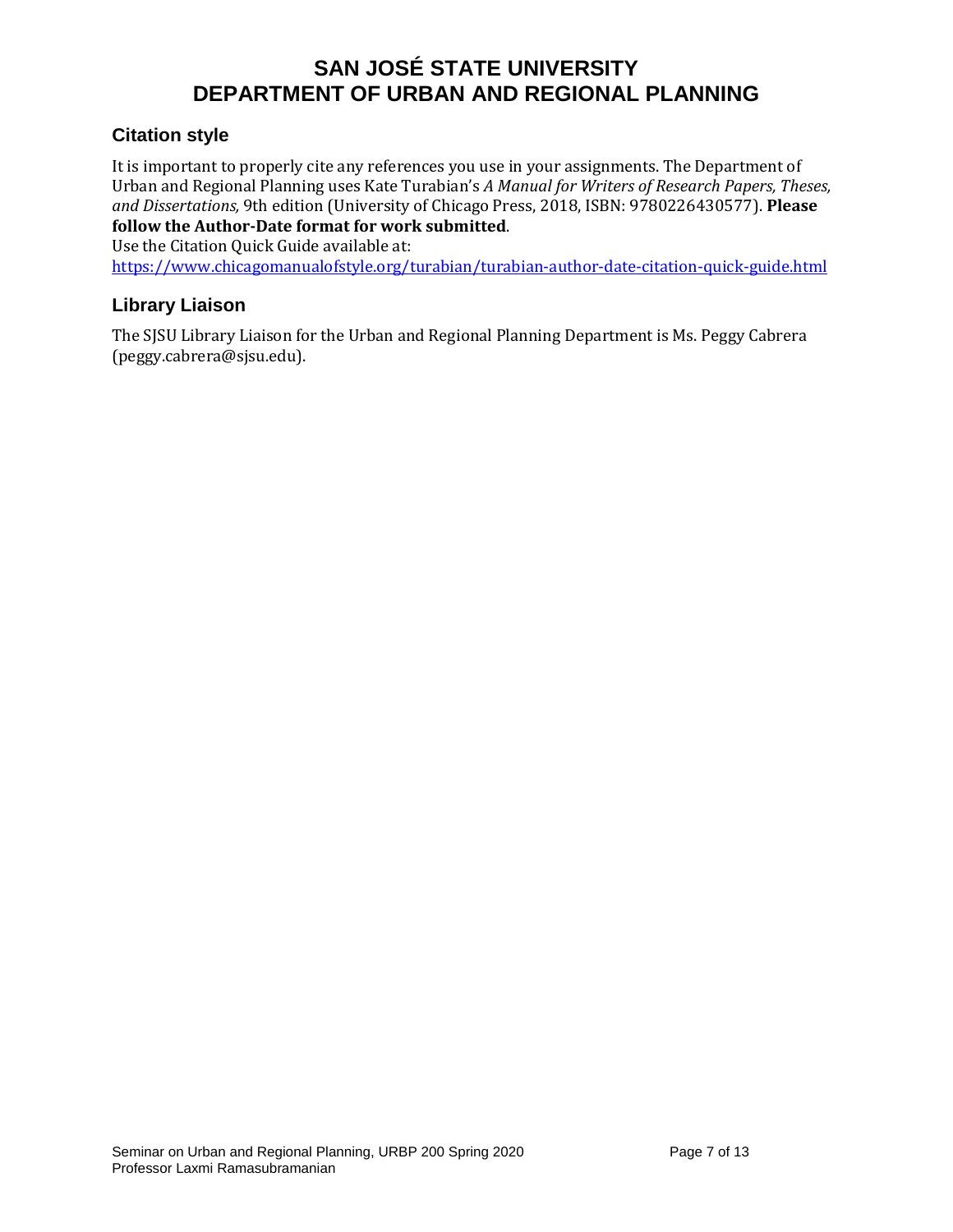# **URBP 200: SEMINAR ON URBAN & REGIONAL PLANNING SPRING 2020 COURSE SCHEDULE**

*This schedule is subject to change with fair notice; students will be notified in class and through their sjsu email. It is the student's responsibility to check their sjsu email regularly*

| Week                | <b>Date</b> | <b>Topics</b>                                     | <b>Assignments</b><br><b>Due</b> |  |
|---------------------|-------------|---------------------------------------------------|----------------------------------|--|
| $\mathbf{1}$        | Jan 28th    | Introductions, Course Overview, What is Planning? |                                  |  |
| $\overline{2}$      | Feb 4th     | Planning - Historical Traditions 1                | Assignments<br>II, III, IV given |  |
| 3                   | Feb 11th    | Planning - Historical Traditions 2                |                                  |  |
| 4                   | Feb 18th    | Dominant Planning Paradigms                       |                                  |  |
| 5                   | Feb 25th    | Planning Outside the USA                          |                                  |  |
| 6                   | Mar 3rd     | Reactions/Challenges to the Rational Model        |                                  |  |
| 7                   | Mar 10th    | Planning in the 21 <sup>st</sup> century          | Assignment II<br>due             |  |
| 8                   | Mar 17th    | What do contemporary planners do?                 |                                  |  |
| 9                   | Mar 24th    | Review and discussion Day                         | Assignment III<br>update         |  |
| <b>Spring Break</b> |             |                                                   |                                  |  |
| 10                  | Apr 7th     | <b>Housing and Community Development</b>          | Assignment IV<br>due             |  |
| 11                  | Apr 14th    | <b>Environmental Planning</b>                     |                                  |  |
| 12                  | Apr 21st    | <b>Transportation and Regional Planning</b>       |                                  |  |
| 13                  | Apr 28th    | Urban Design                                      | Assignment III<br>due            |  |
| 14                  | May 5th     | <b>Ethics and Planning Practice</b>               |                                  |  |
| 15                  | May 12th    | Planning: Prospect and Retrospect                 | Assignment V<br>(Exam) given     |  |
| Final<br>Exam       |             | Take Home Exam                                    | Exam Due May<br>19th 5 PM        |  |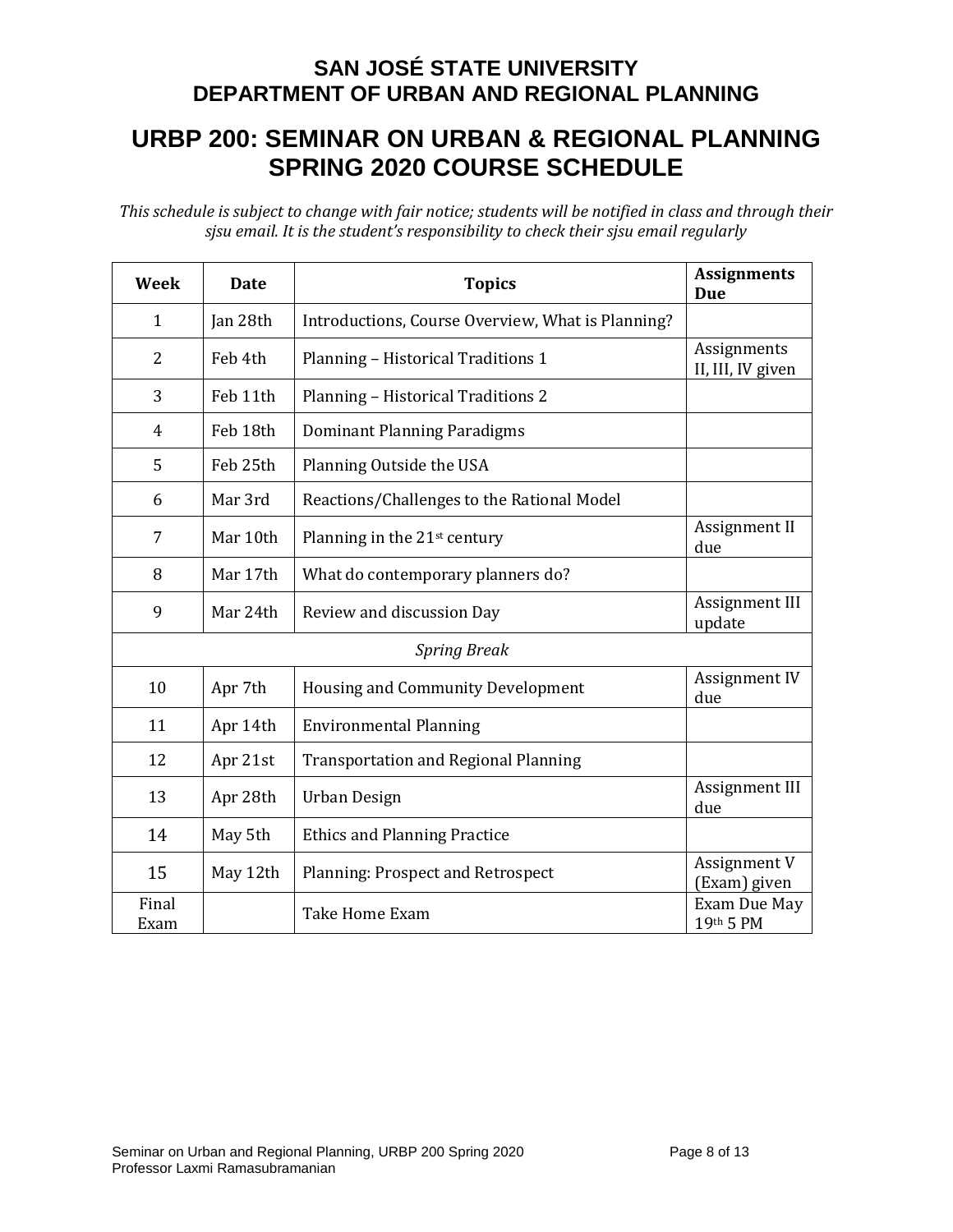## **DETAILED SCHEDULE AND READINGS**

### **SESSIONS 1 & 2 /January 28th and February 4th Historical Traditions Part 1**

### *Required Reading*

From *The City Reader*

- Davis, "The Urbanization of the Human Population"
- Mumford, "What is a City?"
- Childe, "The Urban Revolution"
- Kitto, "The Polis"
- Sitte, "The Relationship between Buildings, Monuments, and Public Squares, and the Enclosed Character of Public Squares"

#### *Citizens Guide*

Chapter 1: Why Plan? Chapter 2: Navigating the Planning Landscape

Questions to Answer

- 1. What are the historical roots of planning? Can you describe the actors, institutions, and the socio-political contexts within which particular approaches to planning emerged?
- 2. Are there universal planning principles and ideas? Or is planning always culturally constrained?

#### **SESSION 3/February 11th Historical Traditions, Part 2**

### *Required Reading*

From *The City Reader*

- Wirth, "Urbanism as a Way of Life"
- Olmstead, "Public Parks and the Enlargement of Towns"
- Howard, "The Town-Country Magnet"
- Le Corbusier, "A Contemporary City"
- Wright, "Broadacre City: A New Community Plan"

#### Questions to Answer

- 1. What are the values (both explicit and hidden) that shaped the visions of people like Olmstead, Howard, Corbusier, and Wright and other plans of this era.
- 2. What are the roles of different societal institutions in shaping the planning discourse example, the financial institutions, the media, the educated elites, and so on.

#### **SESSION 4/February 18th Dominant Planning Paradigms**

## *Required Reading*

From *The City Reader*

- Perry, "The Neighborhood Unit"
- Burgess, "The Growth of the City: An Introduction to the Research Project"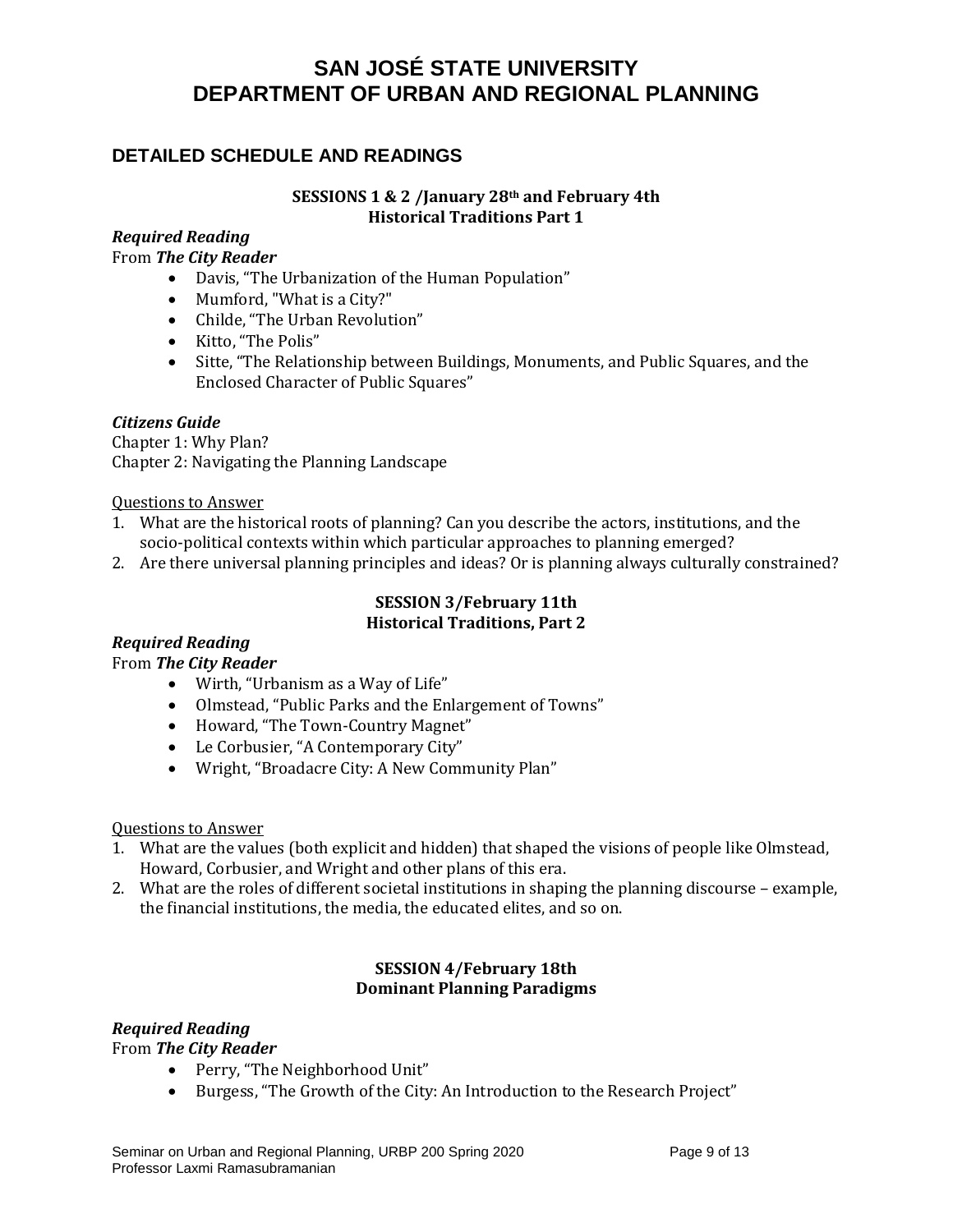- Hall, "The City of Theory"
- Taylor, "Anglo American Planning Theory since 1945: Three Significant Developments But No Paradigm Shifts"
- Porter, "The Competitive Advantage of the Inner City"
- Kaiser and Godschalk, "Twentieth Century Land Use Planning: A Stalwart Family Tree"
- Dear, "The Los Angeles School of Urbanism: An Intellectual History"

#### *Citizens Guide*

Chapter 3: The Comprehensive Plan Chapter 4: What Are We Trying to Achieve Chapter 5: Putting the Plan to Work

Questions to Answer

- 1. What are the dominant planning paradigms in the early/mid-20<sup>th</sup> century in the USA?
- 2. In what ways were these paradigms successful in creating safe, healthy, and livable communities? If they fell short, explain how.

#### **SESSION 5/February 25th Planning Outside the USA**

#### *Required Reading*

From *The City Reader*

- Brenner and Keil, "From Global Cities to Globalized Urbanization"
- Zhang, "Chinese Cities in a Global Society"
- Sassen, "The Impact of New Technologies and Globalization on Cities"
- Beatley, "Planning for Sustainability in European Cities"

Note: Additional readings will be added here.

#### **SESSION 6/March 3rd Reactions/Challenges to the Rational Model**

#### *Required Reading*

From *The City Reader*

Arnstein, "A Ladder of Citizen Participation" Davidoff, "Advocacy and Pluralism in Planning" Forester, "Planning in the Face of Conflict" Harvey, "Contested Cities: Social Process and Spatial Form"

#### *Citizens Guide*

Chapter 6: The Plan in Action Chapter 7: The Law of Planning

#### Questions to Answer

Is advocacy planning a relevant model for planning in our globalized world? Take a position and support your arguments with practical examples and evidence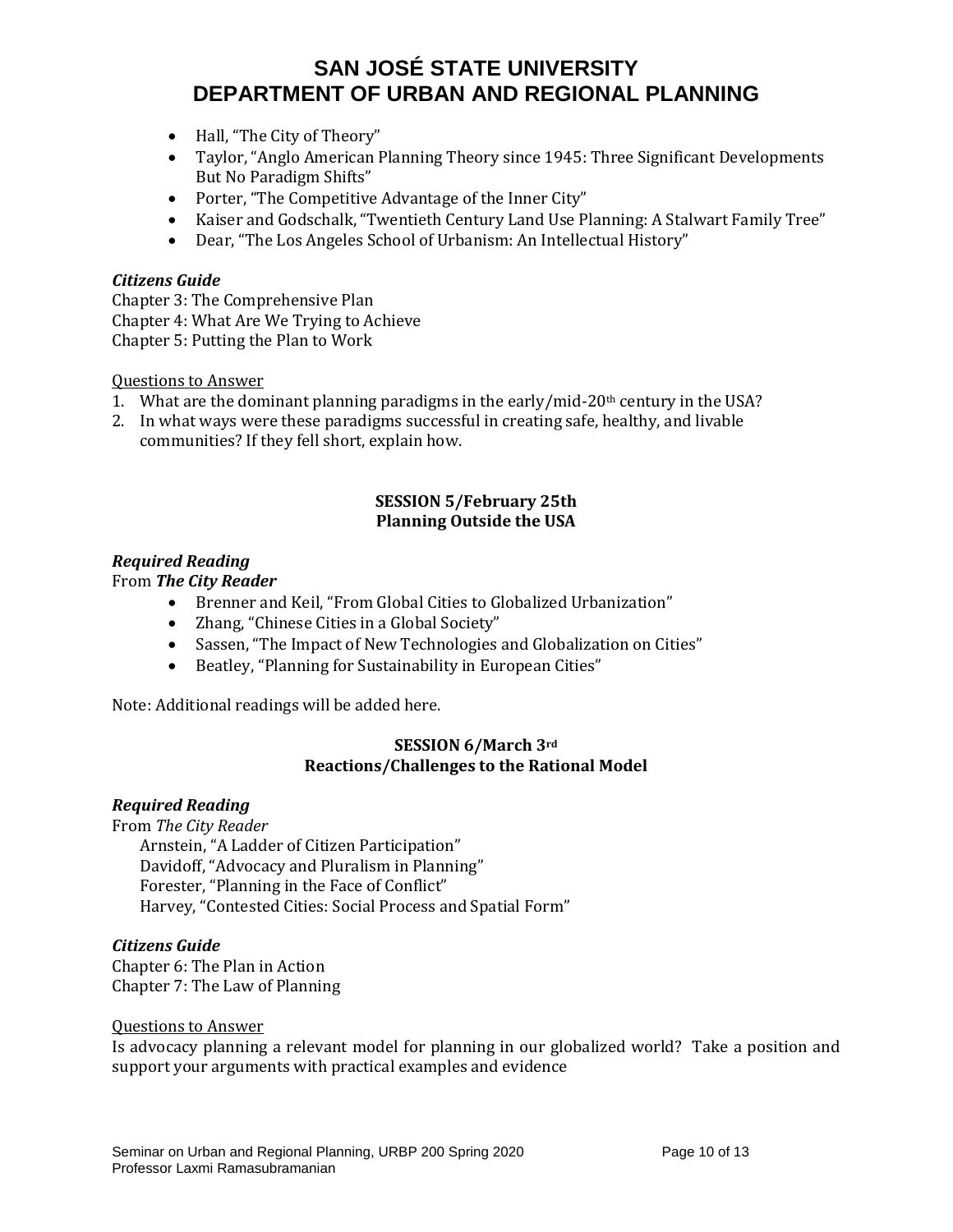### **SESSION 7/March 10th Planning in the 21st Century**

### *Required Reading*

From *The City Reader*

- *Wheeler, "Urban Planning and Global Climate Change"*
- *Gehl, "Thee Types of Outdoor Activities", "Life Between Buildings", and "Outdoor Activities and the Quality of Outdoor Space"*

Questions to Answer

1. What should planning in the 21st century be about? Do our old models still help us; or, are they getting in the way?

#### **SESSION 8/March 17th What Planners Do?**

Readings to come soon; not from either of the required books.

### **SESSION 9/March 24th Review and Discussion**

No readings for today, come prepared to discuss your assignment III

### **SESSION 10/ April 7th Housing and Community Development**

From *The City Reader*

- DuBois, "The Negro Problems of Philadelphia", "The Question of Earning a Living"
- Putnam, "Bowling Alone: America's Declining Social Capital"
- Wilson, "From Institutional to Jobless Ghettos"
- Wilson & Kelling, "Broken Windows"

#### Questions to Answer

- 1. How should planners facilitate community development?
- 2. How do race, class, gender, and citizenship intersect in neighborhood planning decisions?

#### **SESSION 11 / April 14th Environmental Planning**

#### *Readings to be added here*

#### Questions to Answer

- 1. How can planners engage with environmental questions that are heavily dependent on scientific research and evidence (e.g., questions related to air and water quality)?
- 2. Can planning for natural hazards be managed using a participatory planning approach, or should it always be a top-down process? Why or why not?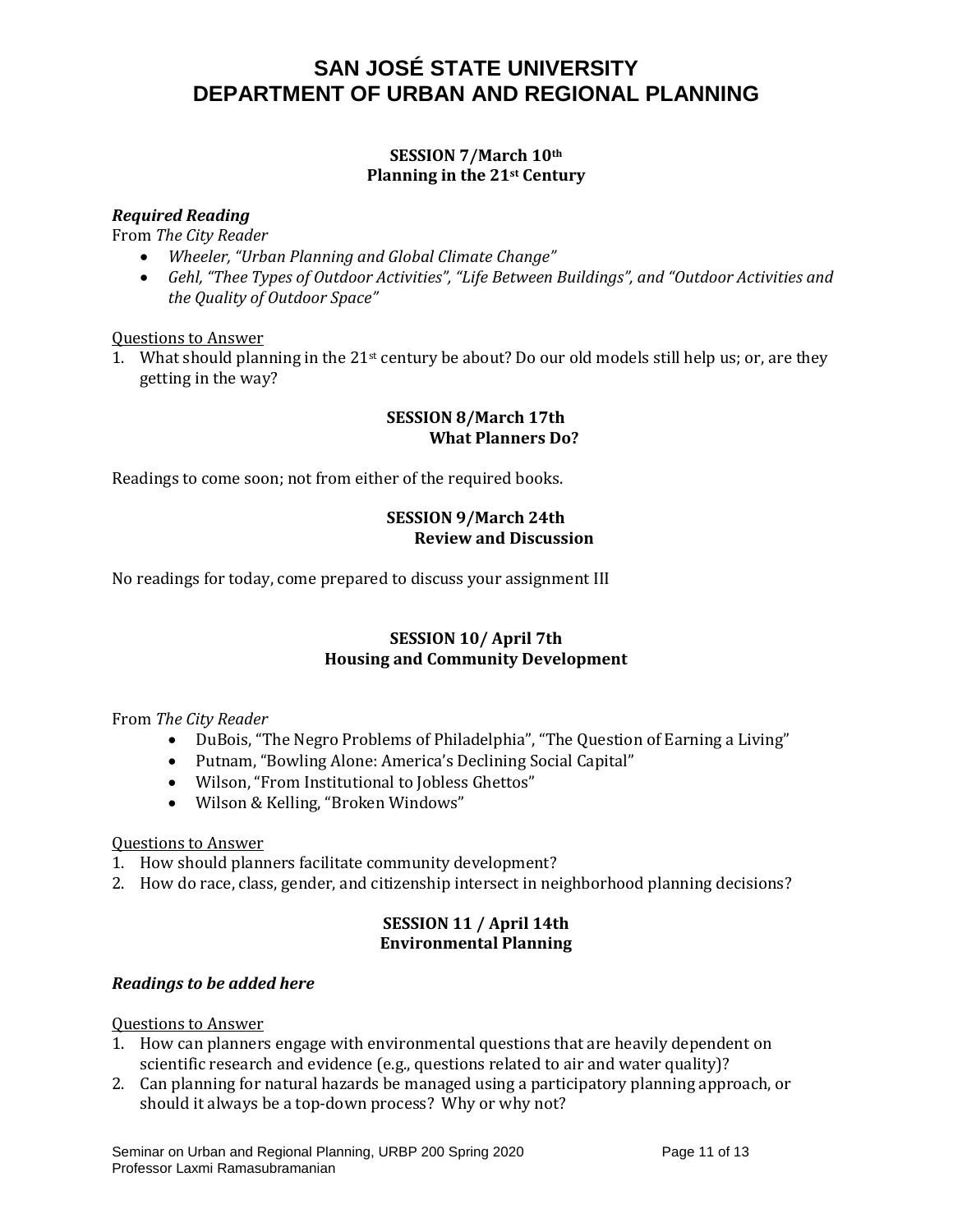#### **SESSION 12/April 21st Transportation and Regional Planning**

From *The City Reader*

- Fishman, "Beyond Suburbia: The rise of the technoburb"
- Jackson, "The Drive-in Culture of Contemporary America"
- Jacobs, "The Use of Sidewalks: Safety"
- Davis, "Fortress LA"
- Bruegmann, "The Causes of Sprawl"
- Calthorpe & Fulton, "Designing the Region" and "Designing the Region is designing the Neighborhood"

Questions to Answer

- 1. How do regional planning agencies function in the United States? Be prepared to discuss the work of a single agency, highlighting both the agency's strengths and weaknesses.
- 2. What are the connections between patterns of development (land use) and transportation?
- 3. In what ways do transportation patterns impact our quality of life?

#### **SESSION 13/April 28th Urban Design and Management and Public Spaces**

#### *Required Reading*

From *The City Reader*

- Lynch, "The City Image and Its Elements"
- Jacobs & Appleyard, "Towards and Urban Design Manifesto"
- Whyte, "The Design of Spaces"
- Madanipour, "Social Exclusion and Space"
- Congress for the New Urbanism, "Charter of the New Urbanism"
- Duany & Plater-Zyberk, "The Neighborhood, the District, and the Corridor"

Questions to Answer

1. What is "good" urban design? Bring examples. Be prepared to explain and justify your choices. You must have relatively specific information to support your observations.

### **SESSION 14/May 5th Ethics and Planning Practice**

### *Required Reading*

APA Ethical Planning Principles AICP Code of Ethics

### *Citizens Guide*

Chapter 8: Behaving Yourself – The Ethics of Planning

#### Questions to Answer

1. What kinds of ethical conflicts are you likely to encounter as a planner?